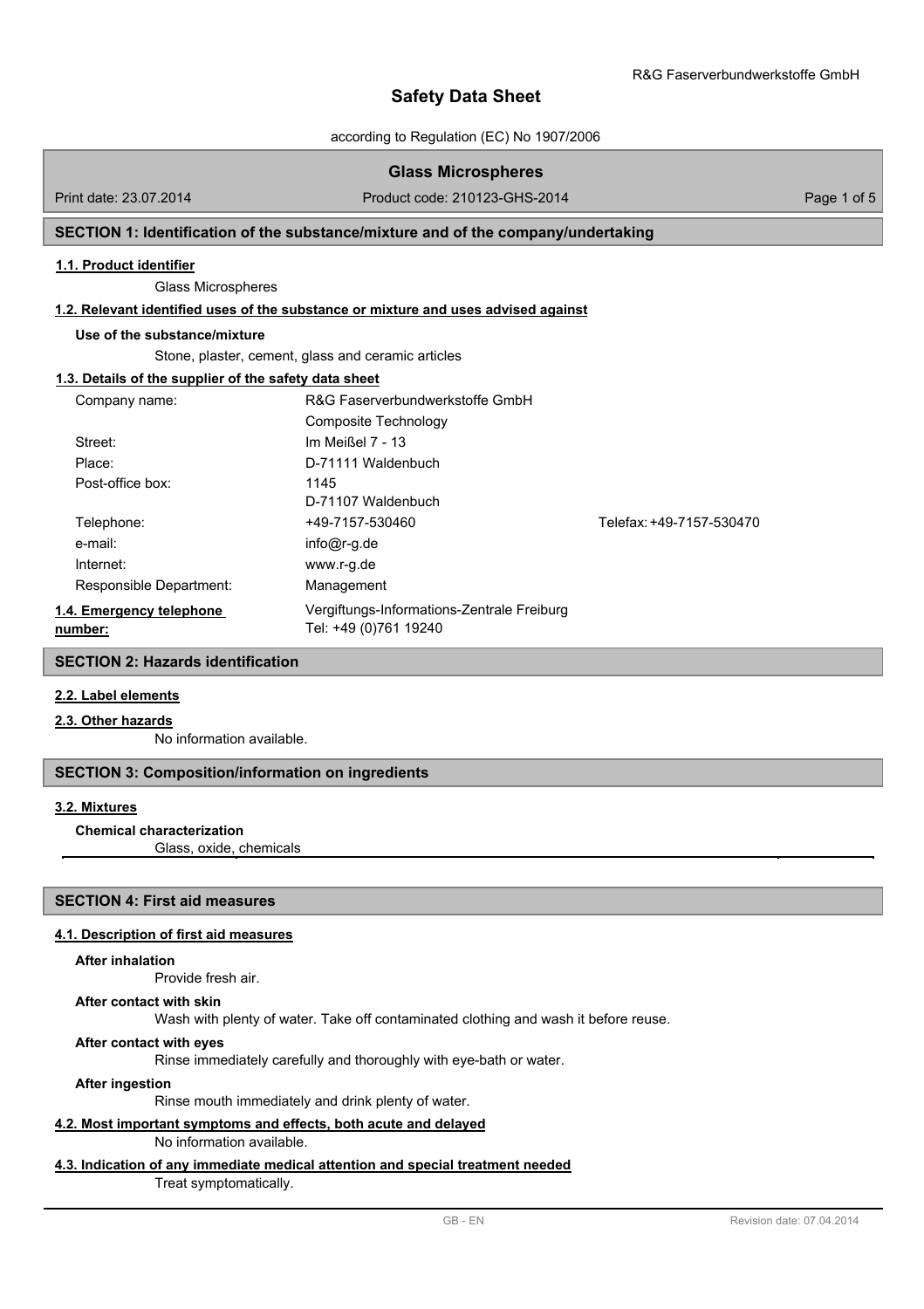according to Regulation (EC) No 1907/2006

## **Glass Microspheres**

Print date: 23.07.2014 Product code: 210123-GHS-2014 Page 2 of 5

## **SECTION 5: Firefighting measures**

## **5.1. Extinguishing media**

#### **Suitable extinguishing media**

Co-ordinate fire-fighting measures to the fire surroundings.

#### **5.2. Special hazards arising from the substance or mixture**

Non-flammable.

#### **5.3. Advice for firefighters**

In case of fire: Wear self-contained breathing apparatus.

#### **Additional information**

Collect contaminated fire extinguishing water separately. Do not allow entering drains or surface water.

#### **SECTION 6: Accidental release measures**

#### **6.1. Personal precautions, protective equipment and emergency procedures**

Avoid generation of dust. Do not breathe dust.

#### **6.2. Environmental precautions**

Do not allow to enter into surface water or drains.

#### **6.3. Methods and material for containment and cleaning up**

Take up mechanically. Treat the recovered material as prescribed in the section on waste disposal.

#### **6.4. Reference to other sections**

Safe handling: see section 7 Personal protection equipment: see section 8 Disposal: see section 13

## **SECTION 7: Handling and storage**

## **7.1. Precautions for safe handling**

#### **Advice on safe handling**

No special measures are necessary.

#### **Advice on protection against fire and explosion**

No special fire protection measures are necessary.

## **7.2. Conditions for safe storage, including any incompatibilities**

#### **Requirements for storage rooms and vessels**

Keep container tightly closed.

## **Advice on storage compatibility**

No special measures are necessary.

#### **7.3. Specific end use(s)**

Stone, plaster, cement, glass and ceramic articles

#### **SECTION 8: Exposure controls/personal protection**

#### **8.1. Control parameters**

#### **8.2. Exposure controls**

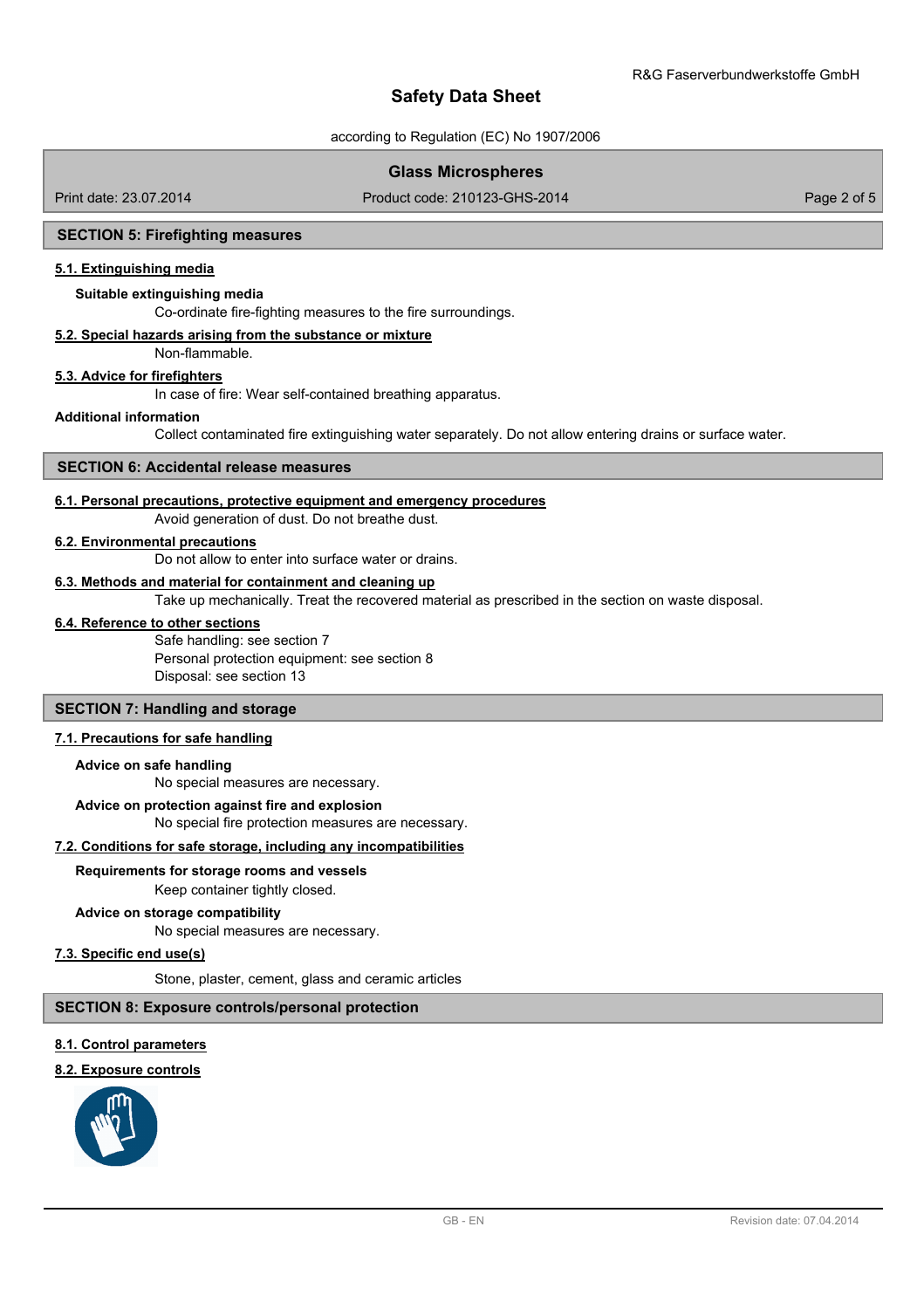#### according to Regulation (EC) No 1907/2006

## **Glass Microspheres**

Print date: 23.07.2014 Product code: 210123-GHS-2014 Page 3 of 5

#### **Protective and hygiene measures**

Take off contaminated clothing and wash before reuse. Wash hands before breaks and after work. When using do not eat or drink.

## **Eye/face protection**

Wear eye/face protection.

#### **Hand protection**

When handling with chemical substances, protective gloves must be worn with the CE-label including the four control digits. The quality of the protective gloves resistant to chemicals must be chosen as a function of the specific working place concentration and quantity of hazardous substances. For special purposes, it is recommended to check the resistance to chemicals of the protective gloves mentioned above together with the supplier of these gloves.

#### **Skin protection**

Wear suitable protective clothing.

## **Respiratory protection**

In case of inadequate ventilation wear respiratory protection.

#### **SECTION 9: Physical and chemical properties**

#### **9.1. Information on basic physical and chemical properties**

| Physical state:                                | solid     |                    |
|------------------------------------------------|-----------|--------------------|
| Colour:                                        | whitish   |                    |
| Odour:                                         | odourless |                    |
|                                                |           | <b>Test method</b> |
| pH-Value:                                      |           | not determined     |
| Changes in the physical state                  |           |                    |
| Melting point:                                 |           | not determined     |
| Initial boiling point and boiling range:       |           | not determined     |
| Flash point:                                   |           | not applicable     |
| <b>Flammability</b>                            |           |                    |
| Solid:                                         |           | not determined     |
| Gas:                                           |           | not applicable     |
| Lower explosion limits:                        |           | not determined     |
| Upper explosion limits:                        |           | not determined     |
| <b>Auto-ignition temperature</b>               |           |                    |
| Solid:                                         |           | not determined     |
| Gas:                                           |           | not applicable     |
| Decomposition temperature:                     |           | not determined     |
| <b>Oxidizing properties</b><br>Not oxidizing.  |           |                    |
| Vapour pressure:                               |           | not determined     |
| Density:                                       |           | not determined     |
| Water solubility:                              |           | insoluble          |
| Solubility in other solvents<br>not determined |           |                    |
| Partition coefficient:                         |           | not determined     |
| Vapour density:                                |           | not determined     |
| Evaporation rate:                              |           | not determined     |
|                                                |           |                    |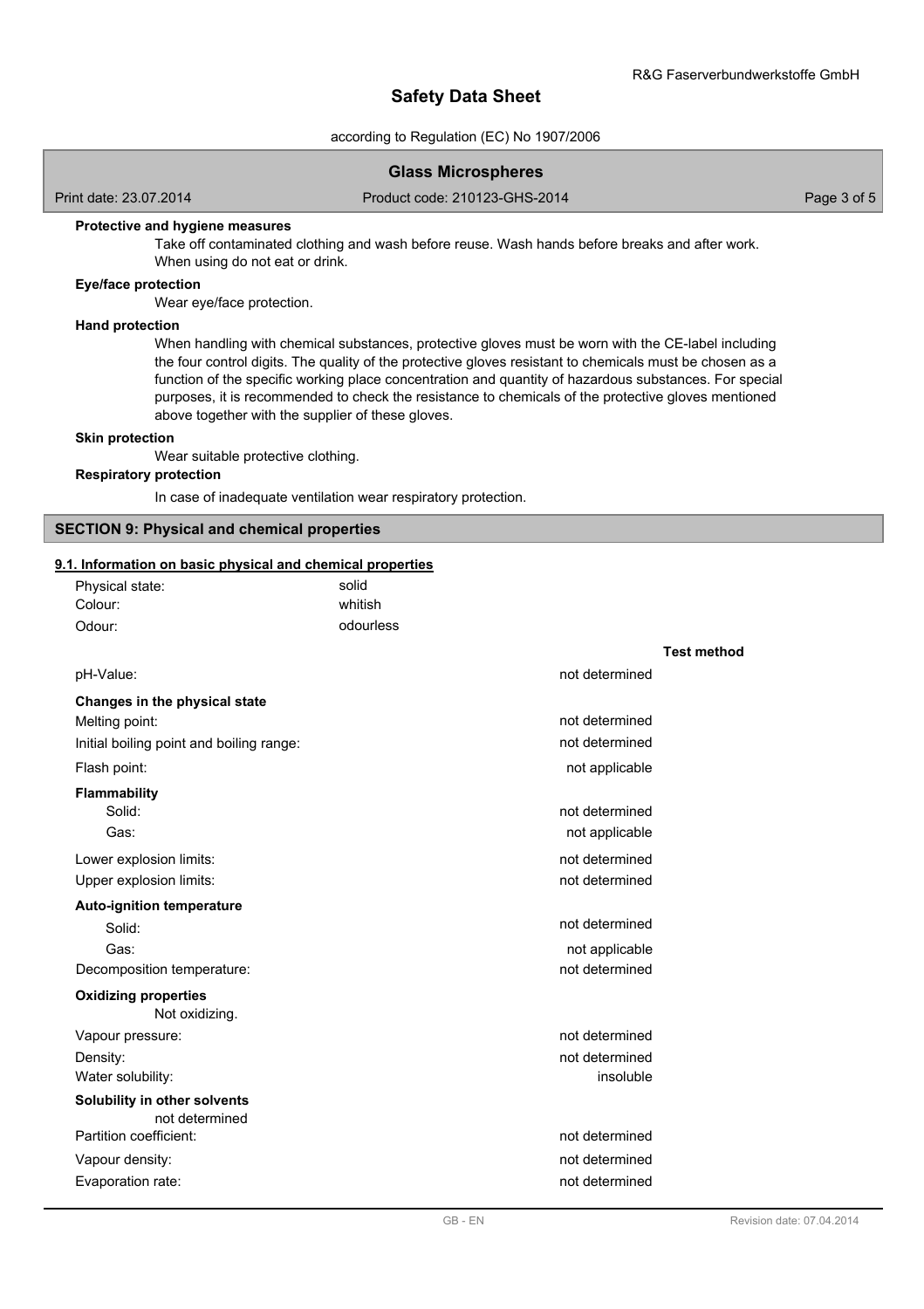according to Regulation (EC) No 1907/2006

# **Glass Microspheres** Print date: 23.07.2014 Product code: 210123-GHS-2014 Page 4 of 5 **9.2. Other information** Solid content: 100 % **SECTION 10: Stability and reactivity 10.1. Reactivity** No hazardous reaction when handled and stored according to provisions. **10.2. Chemical stability** The product is stable under storage at normal ambient temperatures. **10.3. Possibility of hazardous reactions** No known hazardous reactions. none **10.4. Conditions to avoid** No information available. **10.5. Incompatible materials** No known hazardous decomposition products. **10.6. Hazardous decomposition products SECTION 11: Toxicological information**

# **11.1. Information on toxicological effects**

## **Additional information on tests**

This mixture is classified as not hazardous according to regulation (EC) 1272/2008 [CLP].

#### **SECTION 12: Ecological information**

#### **12.1. Toxicity**

The product is not: @1301.B130029.

## **12.2. Persistence and degradability**

The product has not been tested.

## **12.3. Bioaccumulative potential**

The product has not been tested.

#### **12.4. Mobility in soil**

The product has not been tested.

## **12.5. Results of PBT and vPvB assessment**

The product has not been tested.

## **12.6. Other adverse effects**

No information available.

## **Further information**

Avoid release to the environment.

## **SECTION 13: Disposal considerations**

#### **13.1. Waste treatment methods**

## **Advice on disposal**

Do not allow to enter into surface water or drains. Dispose of waste according to applicable legislation.

## **Contaminated packaging**

Completely emptied packages can be recycled.